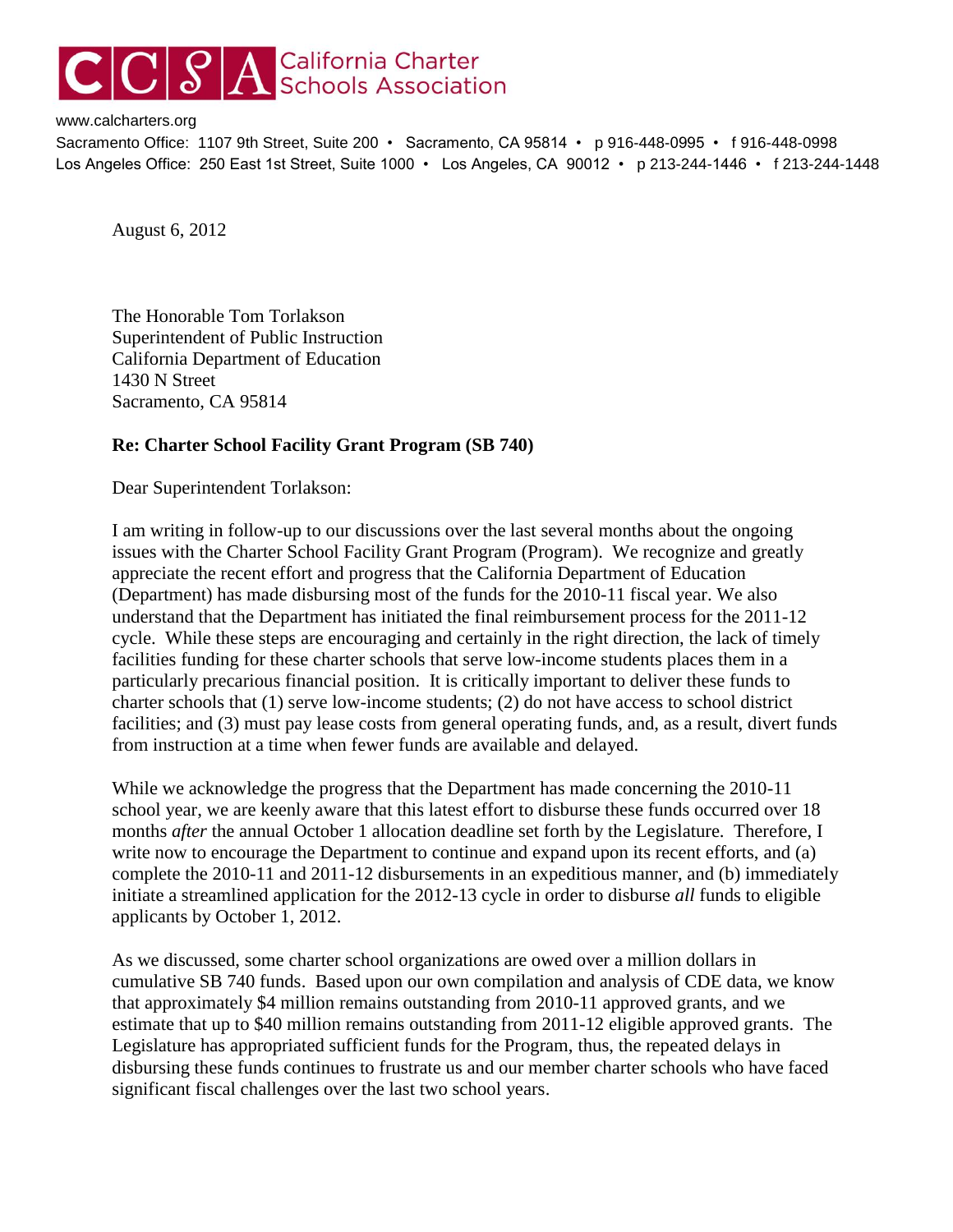Hon. Tom Torlakson August 6, 2012 Page 2

We have been informed by applicant schools that the Department has subjected them to a number of actions and requirements that are above and beyond what the law requires, including: pre-grant investigations; demands for unrelated supporting documentation; unjustified decisions that applications/claims are invalid or incomplete; uninformed questions regarding the validity of leases executed between separate legal entities such as the charter school operator and the charter school's support foundation; and approval for only partial funding in multiple distributions throughout the year. From our perspective, each of these Department actions contributes to unnecessary delay in providing critical funds for eligible charter schools.

We have been informed by the Department that the slow rate of payment is attributable to a lack of staff available for application review, the number of applications that are denied or delayed to obtain additional documentation, and the inability of the Department to obtain accurate attendance, income, and cost data until late in the fiscal year. As explained below, it is our position that these justifications by the Department in implementing the Program in this manner do not provide a valid legal justification for the delays, especially where the Legislature established a narrow, three-month window (July  $1 -$ October 1) by which the Department must disburse the funds. The cumulative effect from the delay in Program funding, in combination with the State's current deferral process, disproportionately affects the students who are economically disadvantaged and intended to benefit from the Program.

This negative impact is in direct contravention of the intent of the Program. In 2001, the legislature adopted SB 740 with the intent of providing "*immediate* facility assistance to charter schools in our state's lowest income areas, while ensuring the long-term strength of the charter school movement." (Senate Floor Analysis of SB 740, dated Sept. 26, 2001.) To ensure that the funds are provided appropriately, the Legislature in SB 740, and by amendment in 2009, proscribed few and limited responsibilities for the Department and/or the State Superintendent of Public Instruction, as follows:

- 1. Inform charter schools of the Program (Educ. Code § 47614.5(c)(1).)
- 2. Determine the eligibility of an applicant charter school based on (1) the geographic location of the charter school within the boundaries of a public elementary school with at least 70 percent of its students eligible for the free and reduced price lunch program; (2) whether the charter school gave admission preference to students from that elementary school and to students residing within that school's boundaries; and (3) whether 70 percent of the students enrolled in the charter school were eligible for the free and reduced price lunch program. (Educ. Code § 47614.5(c)(2).)
- 3. Inform charter schools of their grant eligibility. (Educ. Code § 47614.5(c)(3).)
- 4. Allocate funding to charter schools in a *timely* manner (Educ. Code § 47614.5(c)(4).)
- 5. Annually report to the State Board on how schools used their grant funds (Educ. Code §  $47614.5(g)$ .)
- 6. Annually allocate the grants to eligible charter schools no later than October 1 of each fiscal year for the current school year rent and lease costs, after first using funding appropriate for the prior school year. (Educ. Code  $\S$  47614.5(i).)